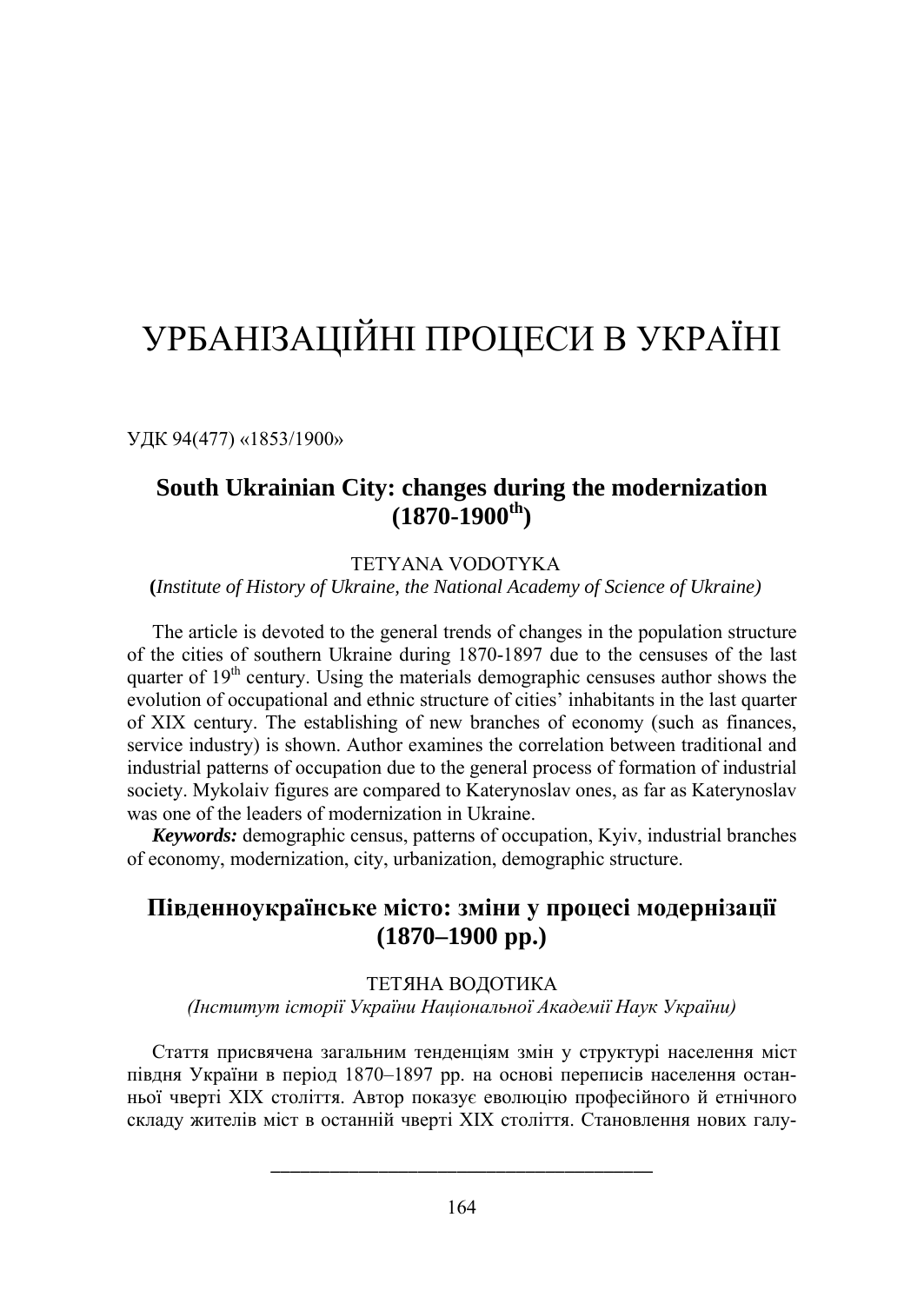зей економіки (таких як фінанси, сфера послуг) проілюстровано статистичними даними. Автор досліджує взаємозв'язок між традиційними і промисловими сферами зайнятості на тлі загального процесу формування індустріального суспільства. Для аналізу обрано статистичні дані переписів Миколаєва та Катеринослава.

*Ключові слова*: демографічний перепис населення, закономірності окупації, Київ, промислові галузі економіки, модернізація, місто, урбанізація, демографічна структура.

The second half of 19th – the beginning of 20th centuries is a special period in the history of south region of Ukraine. In this time, it became an absolute economic and modernization leader of the entire Dnieper Ukraine. On the other hand, southern cities have shown all ambiguousness of modernization and industrialization, their high social price and all the challenges they had created.

Modernization had extensive character. Economic growth of the cities and the region in general (except Bessarabia) grounded on the usage of natural resources, advantages of infrastructure (ports and railways) and work of migrants from the villages of the neighborhood. Qualitative transformations of traditional industries in the cities were very rare. The dominant influence on the development of the cities of Katerynoslavska province had geographical position and deposits of mineral resources, of Kherson province – ports, railways and market for agricultural machinery. Bessarabia was left out of modernization at all.

## *Infrastructure*

Southern Ukraine was connected to Europe by numerous commercial and personal contacts thanks to the Black Sea ports. Many southern cities had their own window to the world and it was an additional factor and impetus of modernization. Ports also defined economic specialization of the cities. Black

sea and Azov sea ports were the leaders of urbanization. They had additional possibilities for development in decisive spheres such as accumulation of capital through foreign trade, promotion of such branches of municipal industry as processing of agricultural products, agricultural machinery and construction industry, development of the financial sector, transport, shipbuilding, engineering, and market infrastructure. However, only ports were not sufficient. Effective development could provide only modern communication, primarily railways.

Oleksandrivsk gives us the example of how the railway could change the pattern of city development. Line from Oleksandrivsk to Losova and to Katerynoslav (1873) was the first. The goods were brought to the station, then transferred to barges and sent down the Dnieper to the sea ports. At the beginning of the  $20<sup>th</sup>$  century was laid a rail track, which connected Kryvorizkij iron-ore basin and Donetsk coal basin. In addition, the port was reconstructed and Dnieper creek was widened. Improving transport conditions lead to intensive economic growth.

Local elites applied to the central authorities with the projects of laying the railways. For example, rich landlords of Kherson guberniya and city elites initiated the building of the railway through the Mykolaiv. Under the terms of Paris treaty 1856 Russian empire was forbid-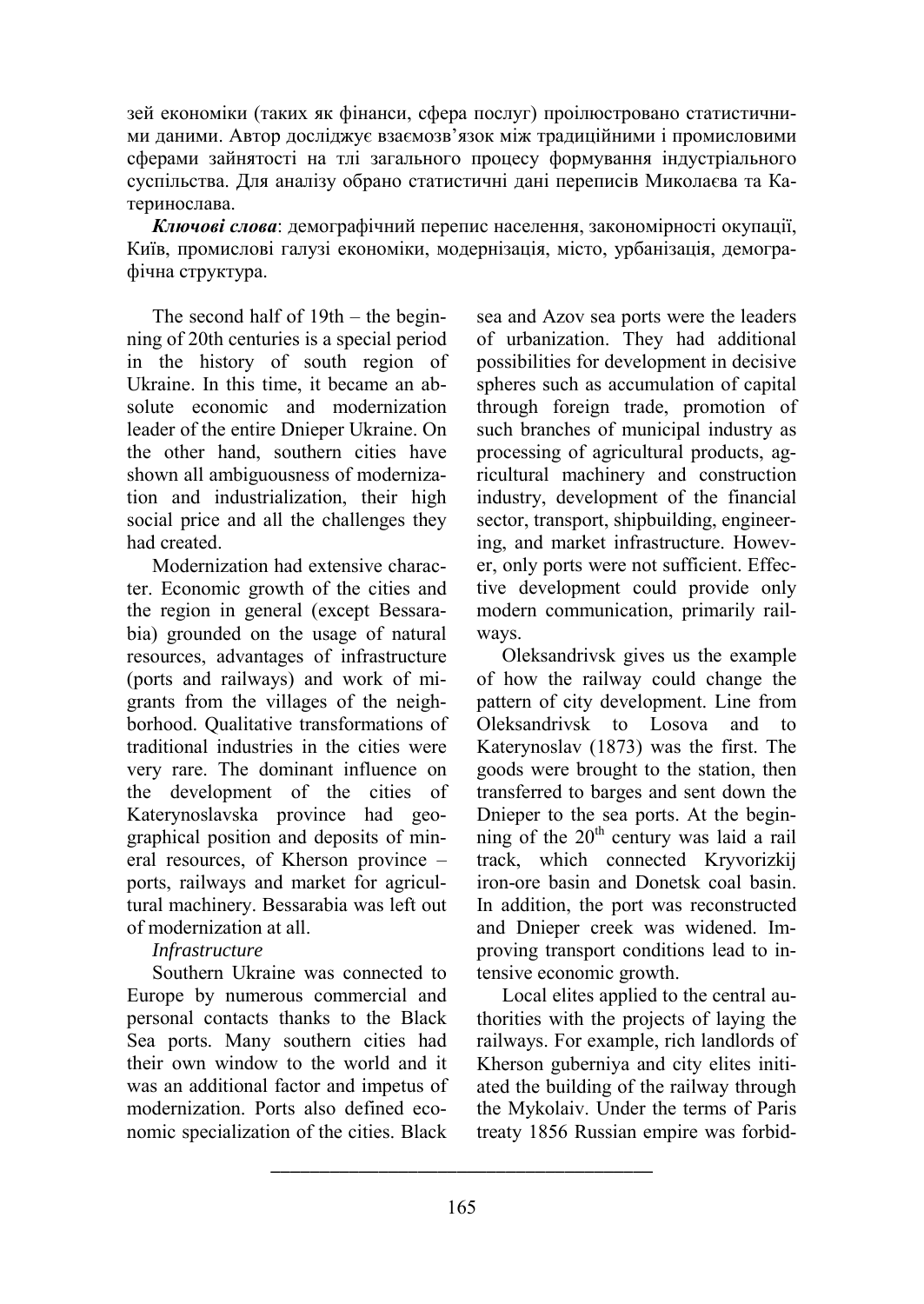den to keep the marine forces on the Black sea. So, Mykolaiv could face the decline and depression. Demilitarization of the industries in 1850-1860s was in deep crisis. But starting from the 1862 the commercial harbor started functioning. The water-way was deepened, the system of warehouses, terminals and elevator was built. The city got new economic perspectives. The idea of building the railway through the Mykolaiv was supported by military governor fon Glasenap. In 1868 deputation from the city visited St. Petersburg. The mission was successful and in 1873 the track Znamjanka-Mykolaiv started working. With time, local entrepreneurs financed its prolonging to the port. 1907 the railway to Kherson and in 1914 – to Odessa was opened. Mykolaiv became the third port in empire by cargo carriage volume [1, p. 58–60].

The example of Bakhmut is interesting too. The city got the railway grateful to the active position of local entrepreneurs as well. The owners of salterns Greeks I. Skaramanga and V. Angelidi promoted the affair. For the first time, they applied to the government in 1869. But it took 10 years to persuade it that the railway is important to the city. The station was opened in 1878 [2, p. 97].

Export trade of Kherson experiences fall because of the several reasons. The railway started working only in 1907 and it did not linked station and the harbour. In addition, there was no waterway for big ships. The water-way was deepened only in 1901 (the canal was built). The amount of cargoes doubled, but Kherson still could not compete with Mykolaiv or Odessa [3].

#### *Migrations*

Railways made southern cities more reachable for those peasants, who wanted (or were made to do so by circumstances) to change their life and start living in a city. 1897 census fixed that 63,6 % of the total population of Kherson guberniya were migrants [4]. The population of Yelysavtetgrad tripled during 1861-1913 first because of migrations.

Migration to the cities of Katerynoslav guberniya was one of the biggest at that time in Ukraine, ensuring a steady flow of labor and increasing the capacity of the consumer market. For the 1897–1914 the city population doubled. This meant the increasing urbanization from 11.4 % to 15.68 %. Katerynoslav population increased in 11.2 times for 1861–1897.

#### *Table 1*

| Growin of Katerynosiav, 1003–1097 f3, p. 134–109, 0, vol. 13, p. 39–43 f |                   |                |                   |
|--------------------------------------------------------------------------|-------------------|----------------|-------------------|
| 1865                                                                     |                   | 1897           |                   |
|                                                                          |                   |                |                   |
|                                                                          |                   |                | 31,4%             |
| 6 0 7 7                                                                  | 26,6 %            | 16 279         | 14,4%             |
|                                                                          |                   |                |                   |
|                                                                          |                   |                | 53,3 %            |
| 143                                                                      | $0.6\%$           | 901            | 0,8%              |
| 22 846                                                                   | 100 %             | 11 2846        | 100 %             |
|                                                                          | 10 662<br>5 9 6 4 | 46,6%<br>26,1% | 35 4 30<br>60 236 |

*Growth of Katerynoslav, 1865–1897 [5, p. 154–169; 6, Vol. 13, p. 39–43]*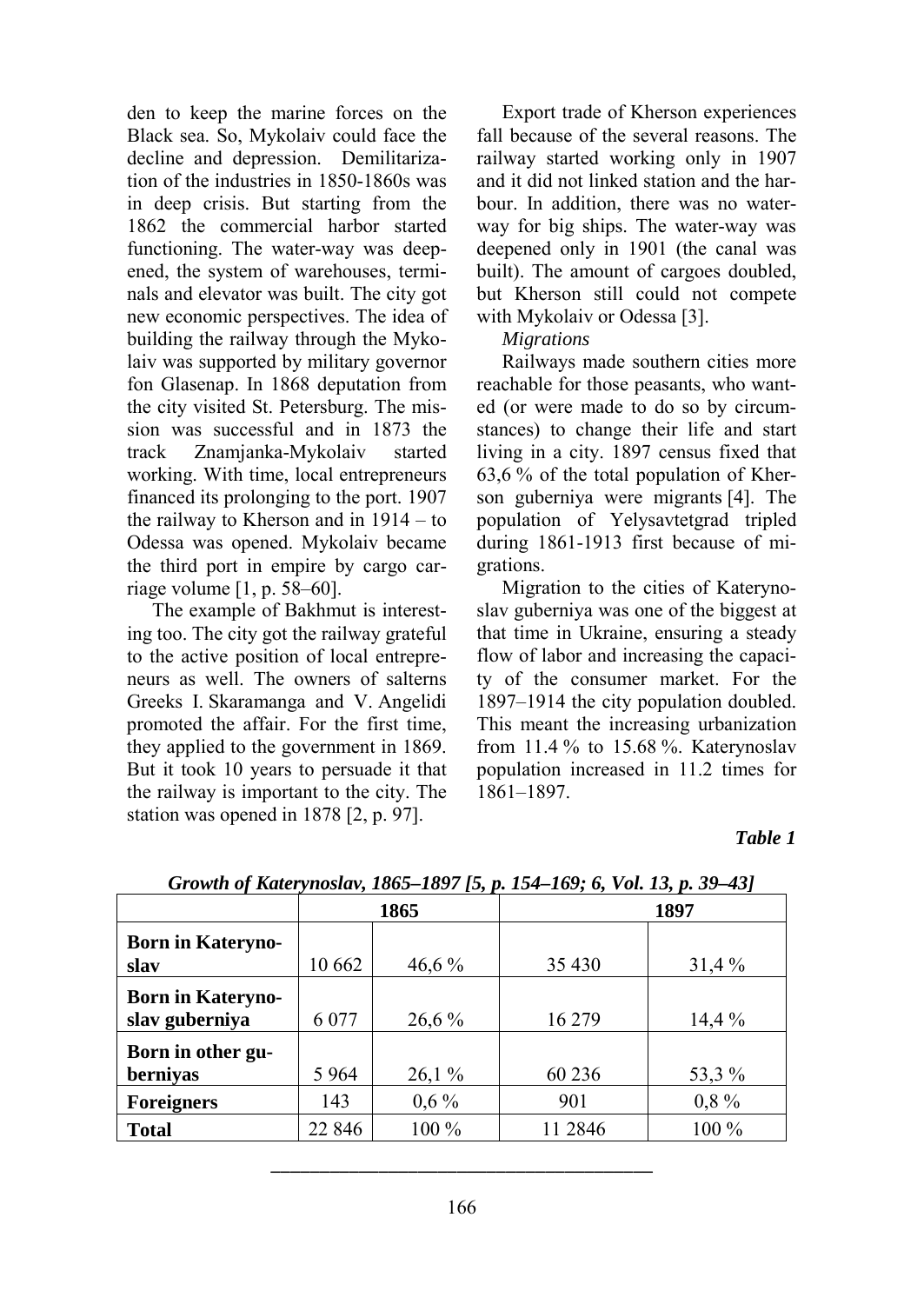urbanization. 17,76 % lived in cities there. At the same time the average level of urbanization in Ukraine under Russian empire was only 12,42 %. Urbanization for Kherson guberniya was even 28,65 % because of Odessa – the biggest city of Ukraine on that time. In the south, there were 3 of the 5 largest cities of the Dnieper Ukraine – Odessa (380.5 thousand), Katerynoslav (112.8 thousand), Mykolaiv (92.0). The other two were Kyiv (247.7 thousand) and Kharkiv (174.0 thousand) [6].

Migrations influenced and determined the social structure of the city population. At the end of the nineteenth century the leading social group were petty bourgeoisie, peasants were the second. But their migrations became significant for Odessa from 1870s and from 1890s for other cities. For example, according to the 1897 census of urban population of Katerynoslav guberniya (the most attractive region for migrants) consisted of peasants (40.88 %) nobles and bureaucrats (5,57 %), merchants 2.03 %, 50.57% petty bourgeoisie [6, Vol.13, p. 59– 112].

Peasants (usually for a season, not forever) and qualified workers from industrial regions of Russia were those who moved to the southern cities. Both groups seek for higher wages and cheaper life. The percentage of peasants was  $26.45\%$ . Most of them  $(60\%)$  were from adjacent villages. Psychologically South peasantry was more progressive than in other regions of Ukraine. The agricultural sector there was more involved in trade relations. The colonists, immigrants, state peasants, Cossacks were individualists, were willing to take risks, take the initiative. Hence, their

South region was the leader in value as a resource upgrading growing cities in the south.

*Ethnic composition of the city* 

Migrations deepened traditional ethnical division of south cities. We can even talk about economic specialization<br>of different ethnic minorities For different ethnic minorities. For example, Jews and Greeks specialized on trade and export operations. Jews also dealt with real estate, financial operations and corn market.

There were fewer Greeks then Jews. For example, in Mariupol in 1897 they accounted for 5.11 % of the population, and it was the largest Crimean community (Azov) Greeks. The Greeks were engaged in crafts, small artisanal owned enterprises on processing agricultural products, fish factories, preferring forms of family businesses. The Greek community were more conservative and hard to "fit into" the industrial upgrading, so despite the experience, capital and connections lost leadership positions in business and economic development.

Visiting foreigners – Germans, Belgians, French – were engaged in brokering, export operations, led diplomatic and trade missions, formed the vast majority of management and engineering staff of large (engineering, shipbuilding) and owners of technically innovative medium and small (from factories agricultural machinery for photo studios) companies.

Germans are traditionally the most distinguished economic activity. For example, in Katerynoslav province percentage of the economically active population among them was 49.1 % among Ukrainian – 45.1 %, Russians – 48 %, Jews –  $36.1\%$ .

Sothern cities were the leaders in the process of establishing and shaping of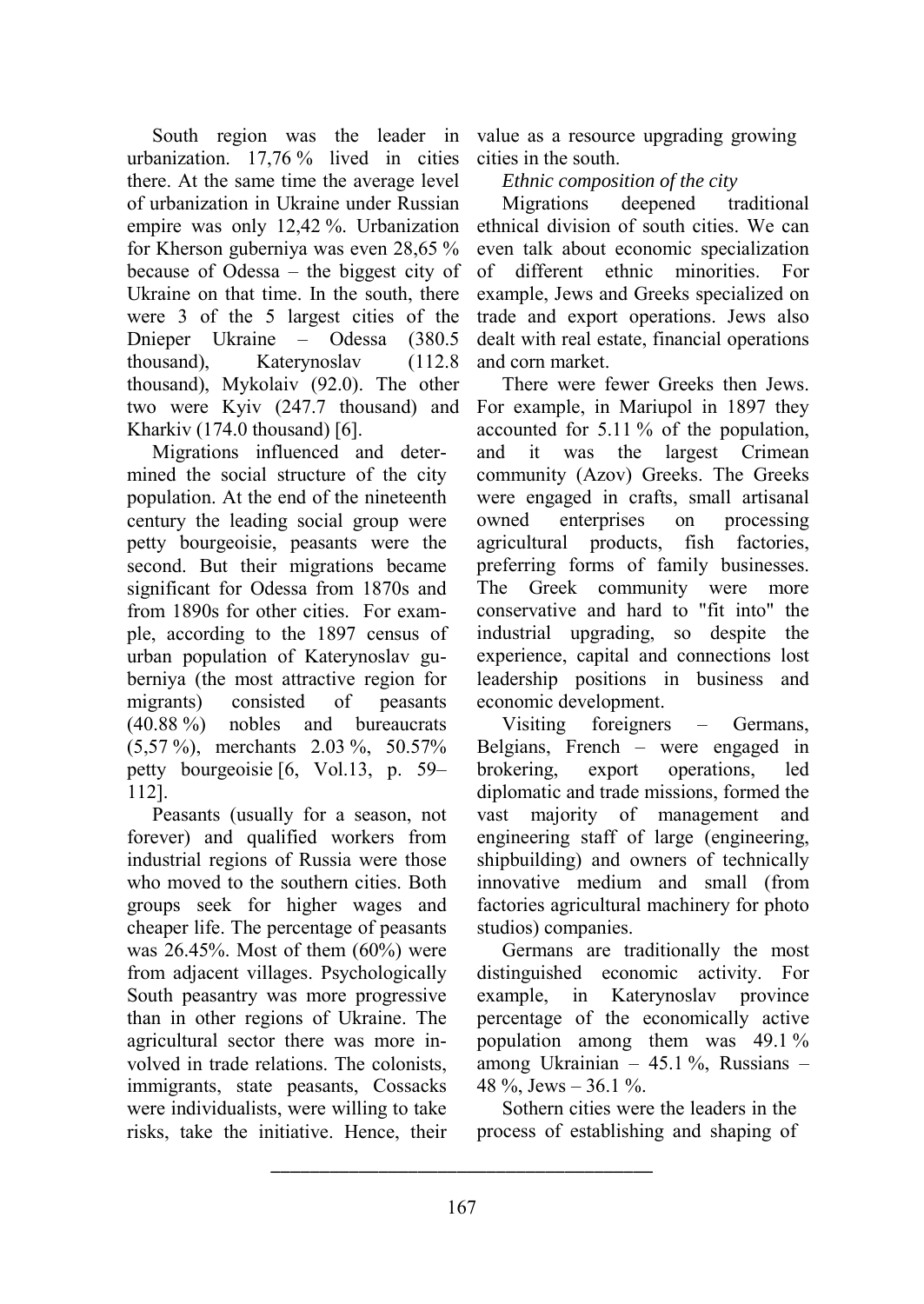the industrial society (as is proves the employment pattern). But social contradictions manifested here more than in other cities of Dnieper Ukraine (primarily conflicts between employers and workers). The social cost of modernization was often detected too high because of the gap between expected and actual benefits of it.

Odesa and Katerynoslav were the leaders of the region. Their growth and economic development accentuated the stagnation of those cities, which were the outsiders of the modernization (Akkerman, Izmajil, partly Kherson). Odesa was the financial and transport center, Katerynoslav was the industrial one. Migration to the Katerynslav and Odesa was the biggest in Ukraine and provided job market and the growth of consumer market. The urban saturation of the southern Ukraine was the highest in Ukraine – 17.76 % against 12.42 % (urban saturation in all Dnieper Ukraine).

### *Occupation Structure*

The transformation of employment structure during the second half of the nineteenth century reflects the process of industrial economy establishing, the formation of entirely new industries for cities in Ukraine - service sector, financial sector, heavy industry, modern transport and so on. Sources do not allow to track these processes for all southern cities. However, it is still possible for some of them, i.e. Mykolaiv and Katerynoslav. We will compare the materials of urban one-day censused of 1860-70-ies with the results of the first general census in 1897. This allows to determine trends in the structure of urban economies [5, 7].

The first trend is the increasing the number of economically active people in urban areas. That was the result of several parallel processes – natural population

growth, increased migrations (see chapter above) and the involvement of women and adolescents.

New industries had established and started to grow and even to dominate in economic structure of Katerynoslav and Mykolaiv. For example, it was the financial sector, services, modern transportation (railroads) and industrial production.

By the 1897 the financial sector rose by 0.2 % in Mykolaiv from almost absolute zero – in  $1875$  only a few individuals could be considered as financiers. 0.6 % of Katerynoslav population were occupied in financial sphere both in 1865 and in 1897, but the absolute numbers definitely increased (from 36 to 411).

The part of the service sector showed a record growth during the  $1870-1890^{th}$ . In fact, modern for Empire area formed. Moreover, it directly affected the level and quality of life of townspeople, was changing their everyday life and creating new opportunities for market consumption. Photographies, cafes, theaters, shops and private medical offices revealed to the needs of new social groups (bourgeoisie, senior officers and their wives, etc.). Migrants at the other extreme needed affordable housing, food, clothing, entertainment and so on.

The share of services in Katerynoslav fell from 23.85 % in 1865 to 5.56 % in 1897. Although in absolute figures obviously grew. But it is clear that in the largest industrial city the amount of working people was "dragged" over by the industrial sector and trade. That means new profile of the city – as an industrial center.

In Mykolaiv, both per cent and absolute figures of the service sector did not demonstrated the fundamental dynamic changes (4,5–4,2 % in 1875-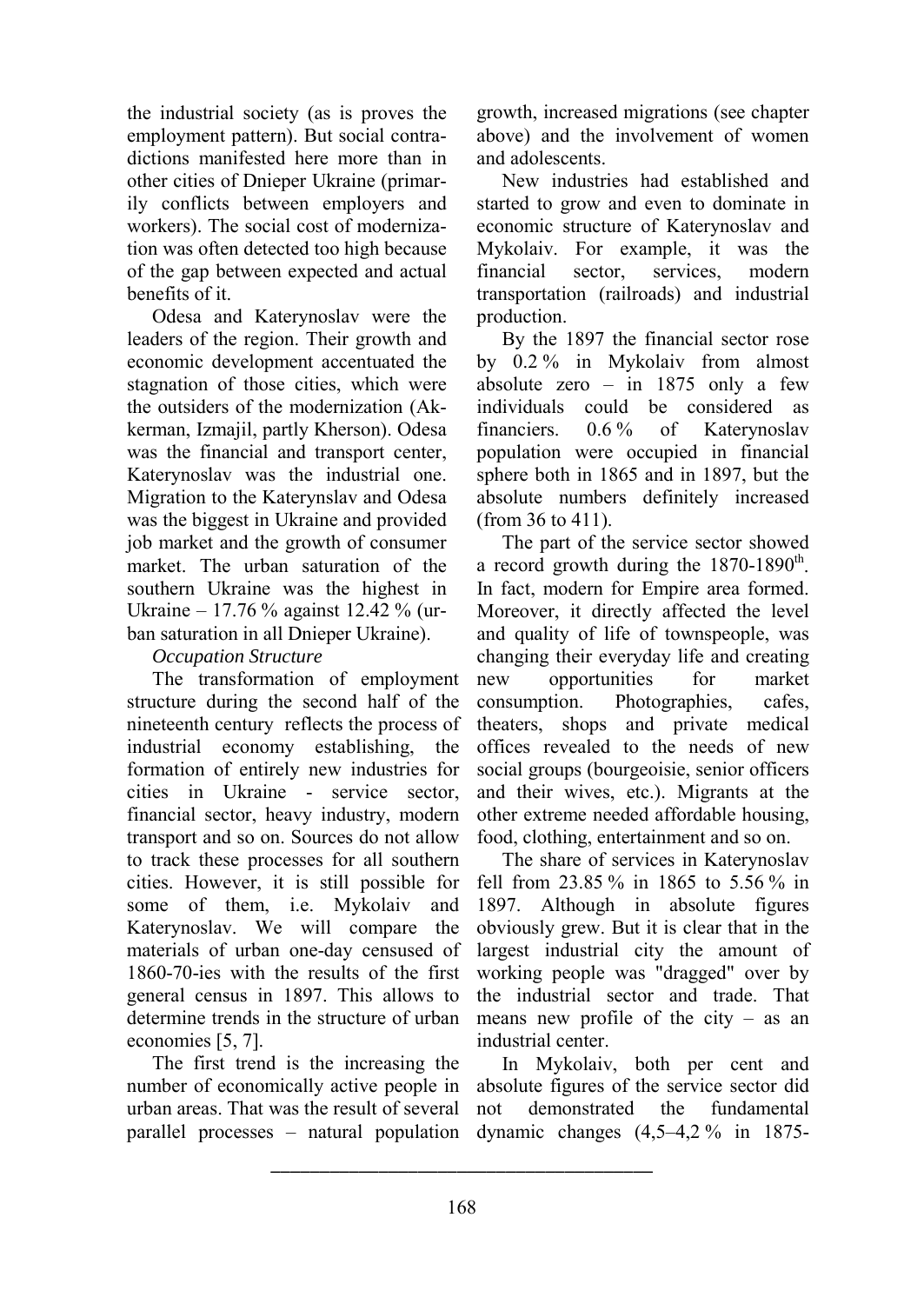1897). This indicates minimal expansion of the domestic market consumption despite the significant growth of other industries and traditionally high proportion of military personnel.

According to international practice, the development of the service sector provides not only additional capital accumulation, but also serves as a niche for small businesses. The services sector grew where there were a significant number of highly paid people. Obviously, between services, quality of life and socio-political progress and there is a direct proportional relationship.

The sign of Katerynoslav as a new industrial center became sharp increase of the role of industry, transport and communications, especially their modern segments. Thus, the share of employed in industry increased from 40.75 % to 45.10 %, including the rise of employed in industrial production from 1.31 % to 17.04 %. If in 1865 only 3.21 % of employment in industry worked in industrial production, in  $1897 - 37.77\%$ . The share of employed in transport and communication among employees has increased fourfold, and by 1897 2/3 were employed in the industrial part of the sector - ships, railroads, telegraph. For the 1865–1897 due to industrialization grew the share of trade in Katerynoslav (from 17.94 % to  $25.11\%$  – the growth of commodity economy and expansion needs of industrial goods.

Changes in the shares of employed in industry and craft in Mykolaiv fluctuated within statistical error (24.5 % in 1875 and 23.9 % in 1897). However, the trend of the industrialization of the city would be very clear, if you look at the number of people employed in the industrial sector. Dynamics was impressive – from 0.41 % in 1875 to 9.1 % in 1897

(percentage in the total employment structure).

The role of traditional sectors of the economy (trade and employed as servants, laborers and unskilled workers) was changing as well.

For the 1865–1897 share of trade due to industrialization grew from 17.94 % to  $25.11\%$  – the growth of commercialization of economy and growing needs for industrial goods. The opening of new plants, mineral deposits etc. caused the explosive population growth of the city and therefore the need for commercial establishments. In addition, it was not the easiest way to invest.

For the 1875–1897 the number of engaged in trade in Mykolaiv increased from 9.8 % to 11.67 %. Moreover, such branches as grain trading and mediation added and became very popular among entrepreneurs. Retail trade also grew. The social structure of Mykolaiv in the late nineteenth century had a specific feature – a significant layer of military service both on active duty and retired (1861 - 8% of the population, 1875 – 11 %, 1891 – 12 %). Former soldiers had some benefits after the retirement. It is important that Military Governor Bogdan von Glazenap initiated annually issue of hundreds of free certificates for petty trade in the city and its surroundings.

Increasing the number of employed in trade was the natural result of quantitative growth of Mykolaiv (from 60 to 92 thousand) and expand of the domestic market. Also, it can be considered as evidence of townspeople involving in small business.

The results of the analysis reflect the transformation of traditional employment structure of residents of southern Ukrainian cities. Finally, cities begin to perform modern functions – they become